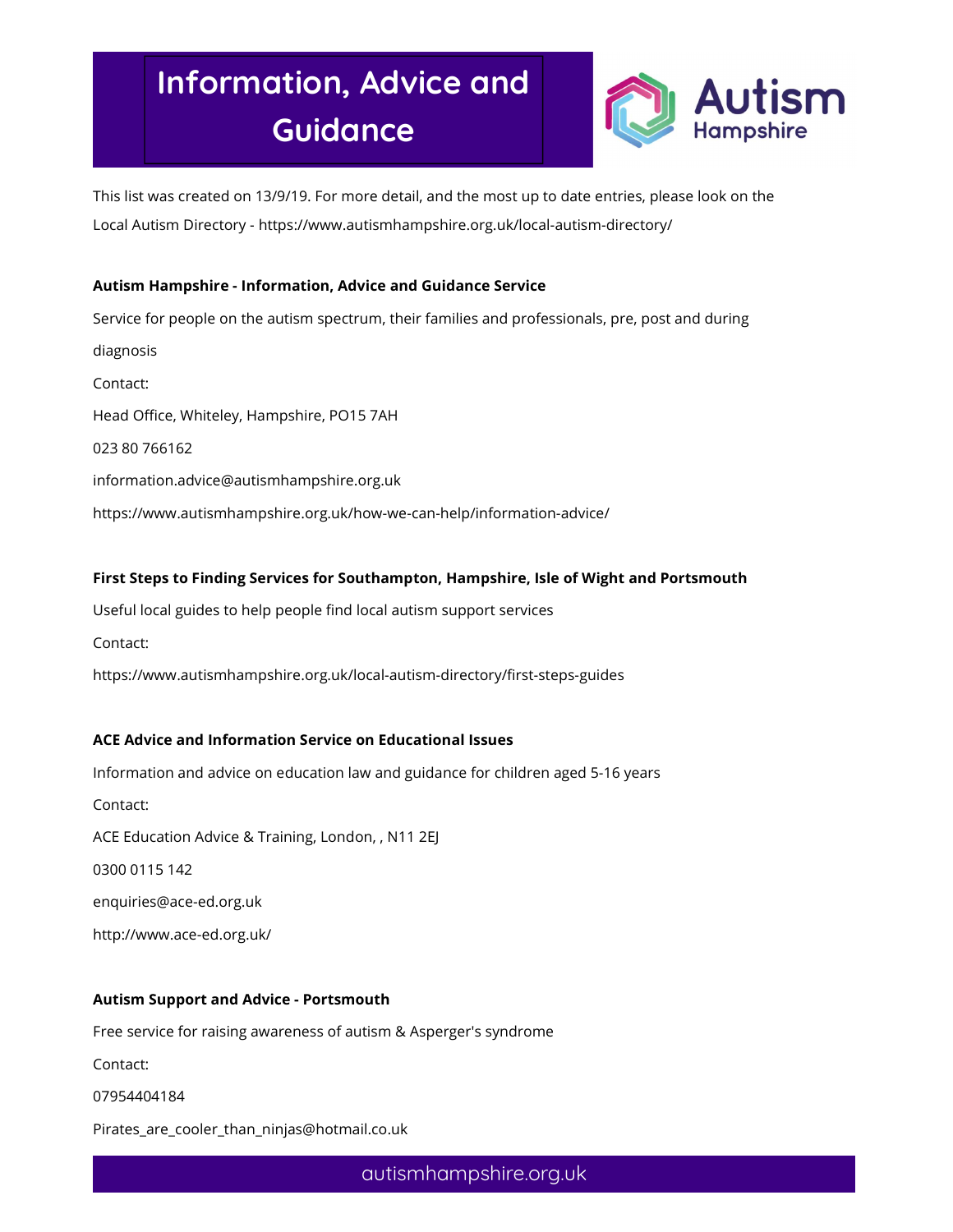

http://autismsupportandadvice.wordpress.com/about/

#### Carers Together

Support for carers across Hampshire Contact: 9 Love Lane , Romsey, Hampshire, SO51 8DE 01794 519495 admin@carerstogether.org.uk http://www.carerstogether.org.uk/

#### Carers UK National Advice Line Service

Making life better for carers Contact: 0808 808 7777 info@carersuk.org http://www.carersuk.org/adviceline

#### Citizens Advice

Free, confidential and independent advice from 2,700 locations in England and Wales Contact: 03454 04 05 06 http://www.citizensadvice.org.uk

#### Connect to Support Hampshire

For adult residents in Hampshire to enable them to independently find information, advice and

services to support them, or people they care for, with their care and support needs.

Contact:

https://www.connecttosupporthampshire.org.uk/

#### Contact: Contact a Family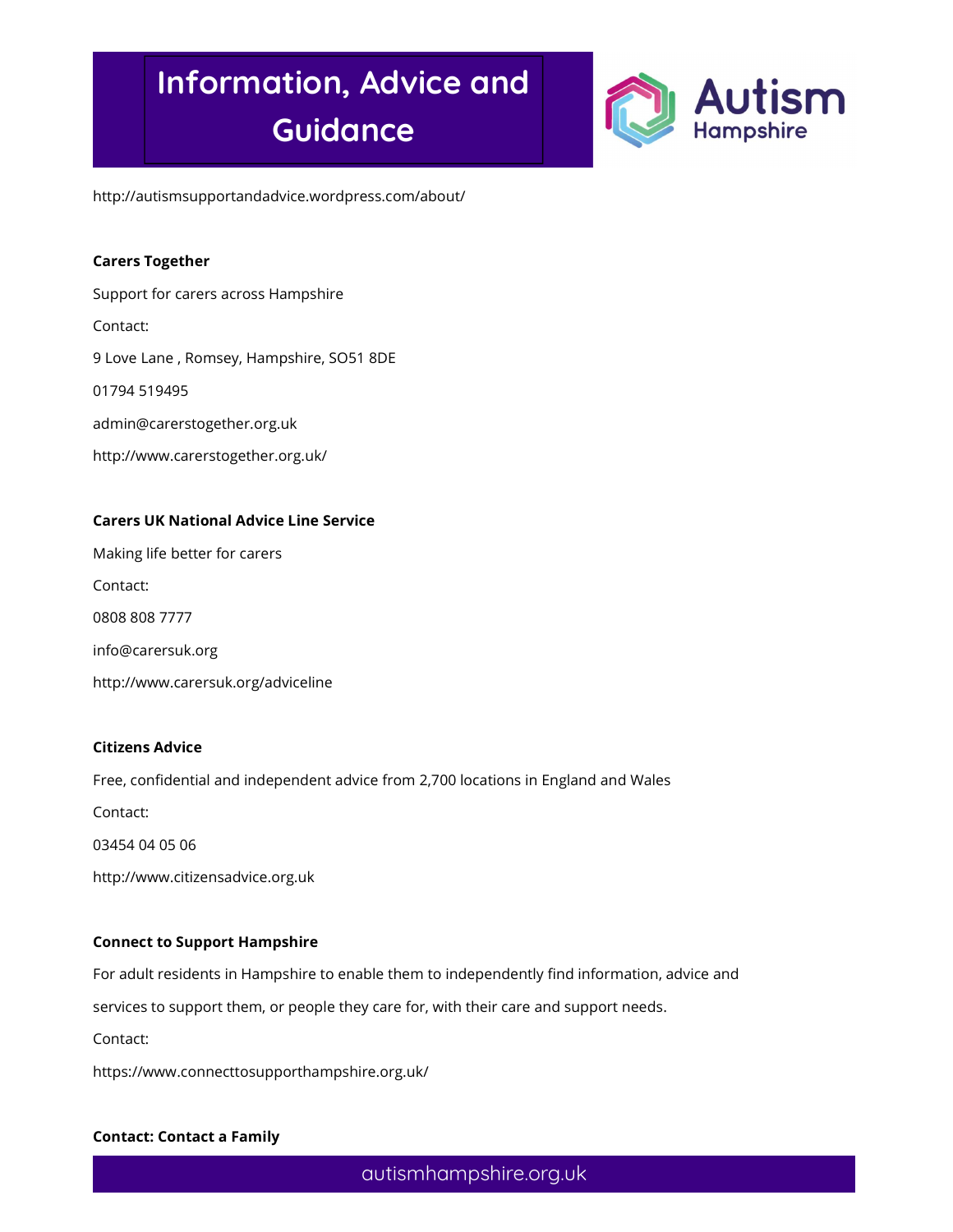

Providing support, advice and information for families with disabled children. Free access

Contact:

Contact, London, , EC1V 1JN

02076 088700

info@contact.org.uk

https://contact.org.uk/advice-and-support/

### Global Mediation

A mediation service, specialising in the special educational needs Contact: 42 Lytton Road, Barnet, , EN5 5BY 0800 064 4488 sen@globalmediation.co.uk https://www.globalmediation.co.uk/service/special-educational-needs-disability/

### Hampshire County Council Local Offer

Online directory of all services available to children and young people with special educational needs and/or disabilities

Contact:

0300 303 8603

https://fish.hants.gov.uk/kb5/hampshire/directory/localoffer.page

### Hampshire County Council - Autism

Adult social care information Contact:

Hampshire County Council Adult Services, Winchester, Hampshire, SO23 8UQ

0845 603 5630

adult.services@hants.gov.uk

https://www.hants.gov.uk/socialcareandhealth/adultsocialcare/autism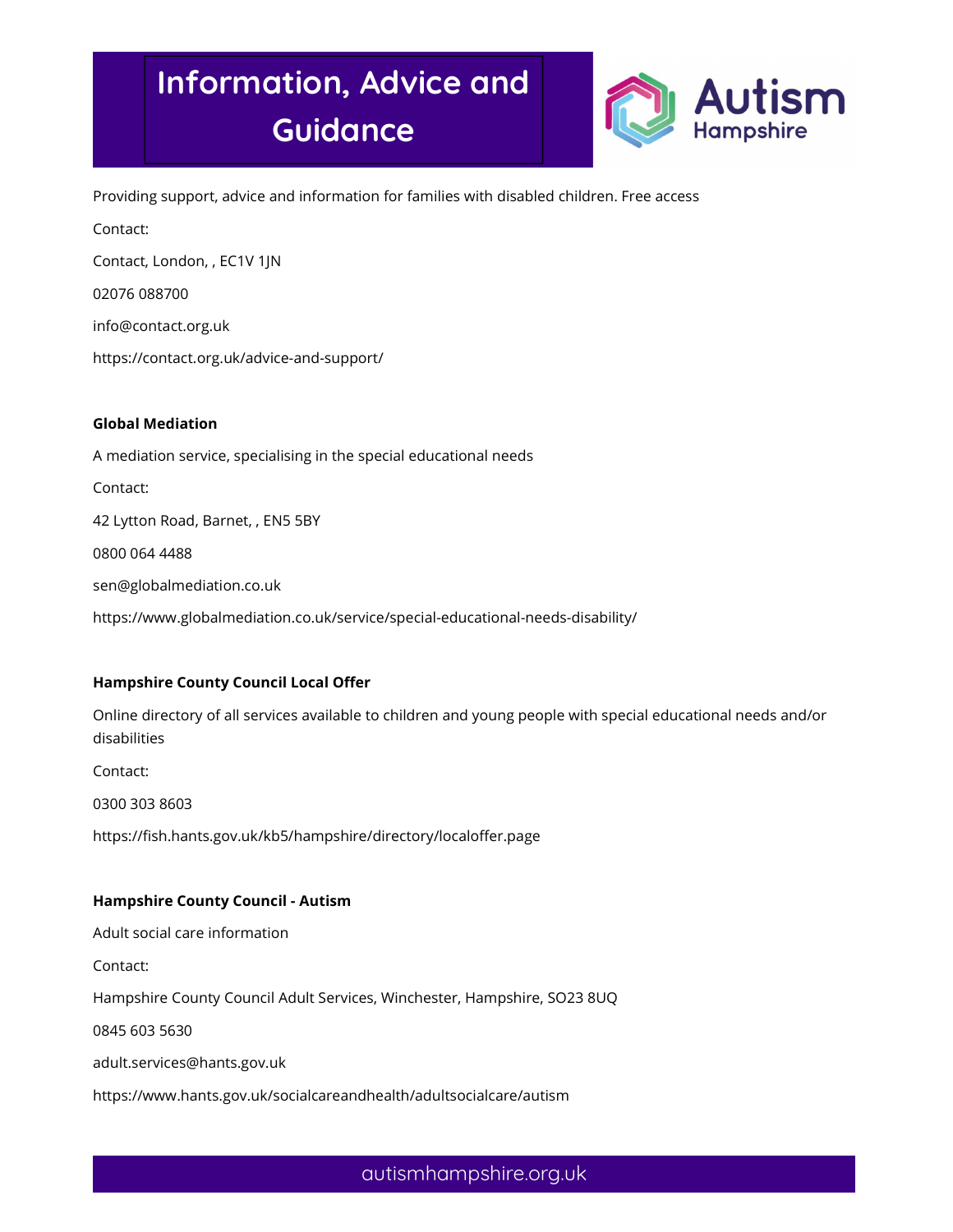

### Hampshire County Council: Autism Strategy

For children and young people in Hampshire 2014-2017

Contact:

http://documents.hants.gov.uk/childrens-services/HampshireAutismStrategy.pdf

### Hampshire County Council - Children and Families

Information about children's services in Hampshire Contact: Children's Services Department, Hampshire County Council, WINCHESTER, Hampshire, SO23 8UG 0845 603 5620 childrens.services@hants.gov.uk https://www.hants.gov.uk/socialcareandhealth/childrenandfamilies

## Hampshire County Council - Children's Centres

Services for families with children and young people with learning difficulties and disabilities up to 25 Contact: 0845 603 5620 childrens.services@hants.gov.uk https://fish.hants.gov.uk/kb5/hampshire/directory/service.page?id=7pm-xGQ8iRo&familychannel=0 Hampshire Family Support Service - Hampshire County Council Information and guidance for parents of children and young people aged 0-19 (up 25 for young adults with learning disabilities/difficulties) in Hampshire Contact:

0845 603 5620

childcare@hants.gov.uk

https://www.hants.gov.uk/socialcareandhealth/childrenandfamilies/familysupportservice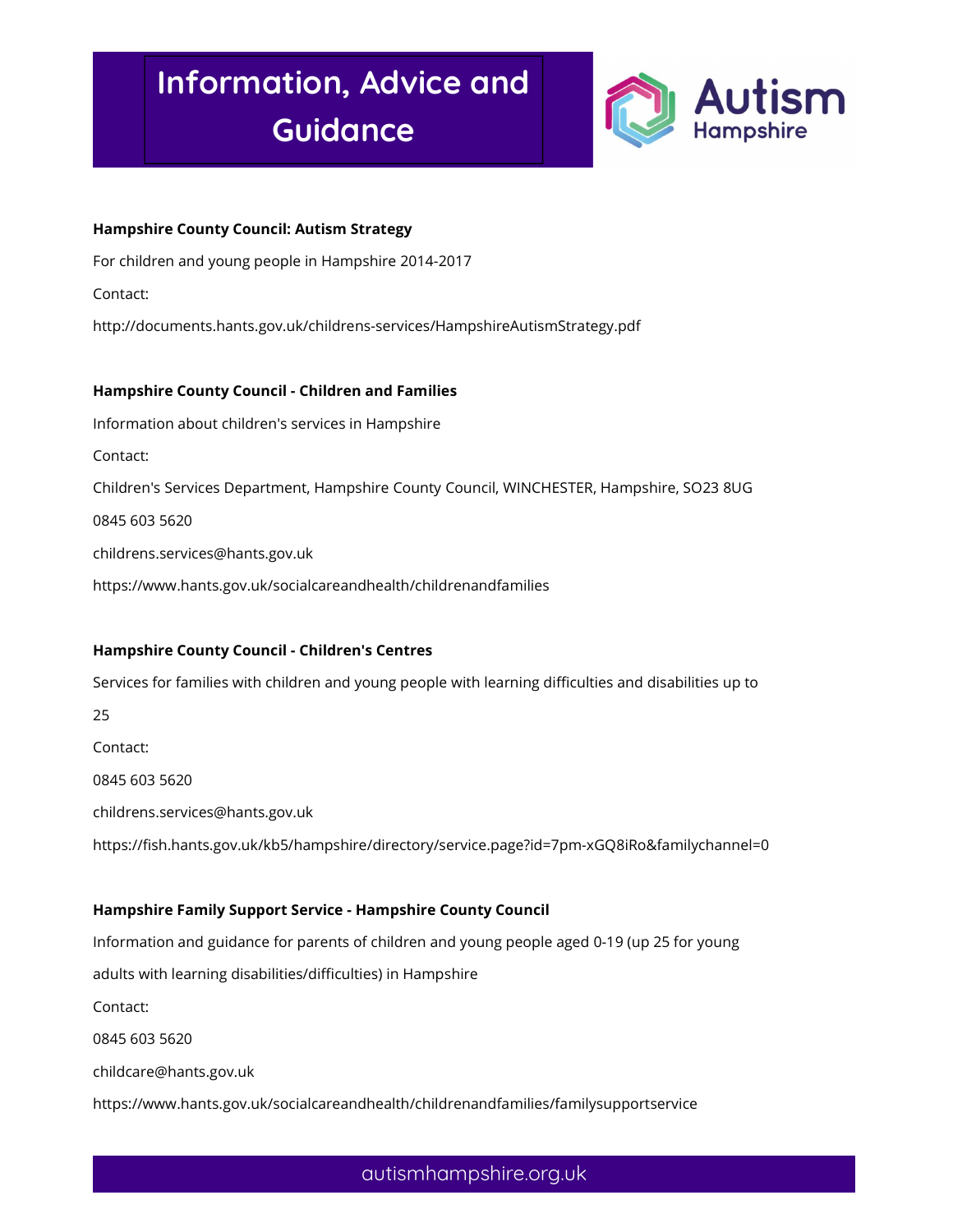

#### Hampshire Specialist Parenting Support Service, Provided by Barnardo's

For parents and carers of children aged 5-17 with ADHD, autistic spectrum conditions and behaviour

that challenges

Contact:

Post Office Chambers, Hedge End, Southampton, Hampshire, SO30 4QU

01489 799178

hampshireparenting@barnardos.org.uk

http://www.barnardos.org.uk/hspss

#### Hampshire Transition Information Hub

For young people aged 13-25 Contact: https://fish.hants.gov.uk/kb5/hampshire/directory/advice.page?id=i99wa-vxvdo

#### Home Start (Nationwide)

Support and friendship for families with young children Contact: info@home-start.org.uk http://www.home-start.org.uk

### Independent Parental Special Education Advice (IPSEA)

free and independent advice to parents of children with special educational needs in England and

Wales

Contact:

General Advice Line: 0800 018 4016 /Tribunal Help Line : 0845 602 9579

https://www.ipsea.org.uk/Pages/Category/service-overview

### Isle of Wight Council - Adults Services

Care and support including personal care and practical help for over 18s

Contact: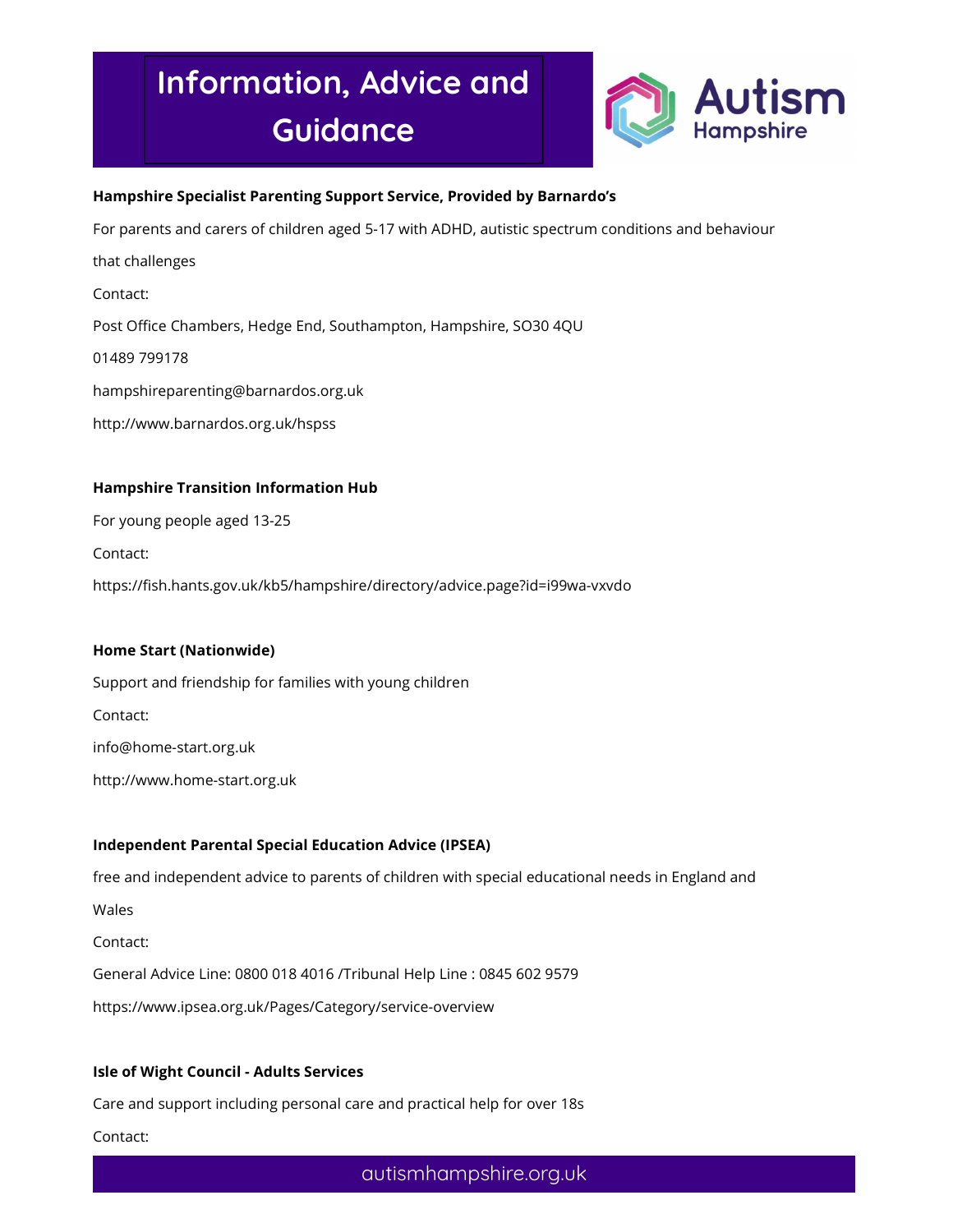

County Hall, Newport , Isle of Wight, PO30 1UD

01983 823340

https://www.iow.gov.uk/Residents/Care-Support-and-Housing/Adults-Services/

### Isle of Wight Council - Children's Centres

Isle of Wight NHS Trust

Contact:

https://www.iow.nhs.uk/our-services/health-visiting-school-nursing/childrens-centres.htm

### Isle of Wight Council - Children's services

Information for parents, carers and professionals Contact: Customer Service Centre, Newport, Isle of Wight, PO30 1UD 01983 821000 customer.services@iow.gov.uk http://www.iwight.com/Residents/Care-and-Support/Childrens-Services/

## Isle of Wight Council: Joint Strategy

For children, young people and adults with autism spectrum condition 2014 - 2019 Contact: County Hall, , Newport , , PO30 1UD, 01983 823340 autism.strategy@iow.gov.uk http://www.iwight.com/azservices/documents/2703-Autism-consultation-strategy.pdf

### Isle of Wight Local Offer

Online directory of all services available to children and young people with Special Educational Needs and/or Disabilities Contact: 01983 821000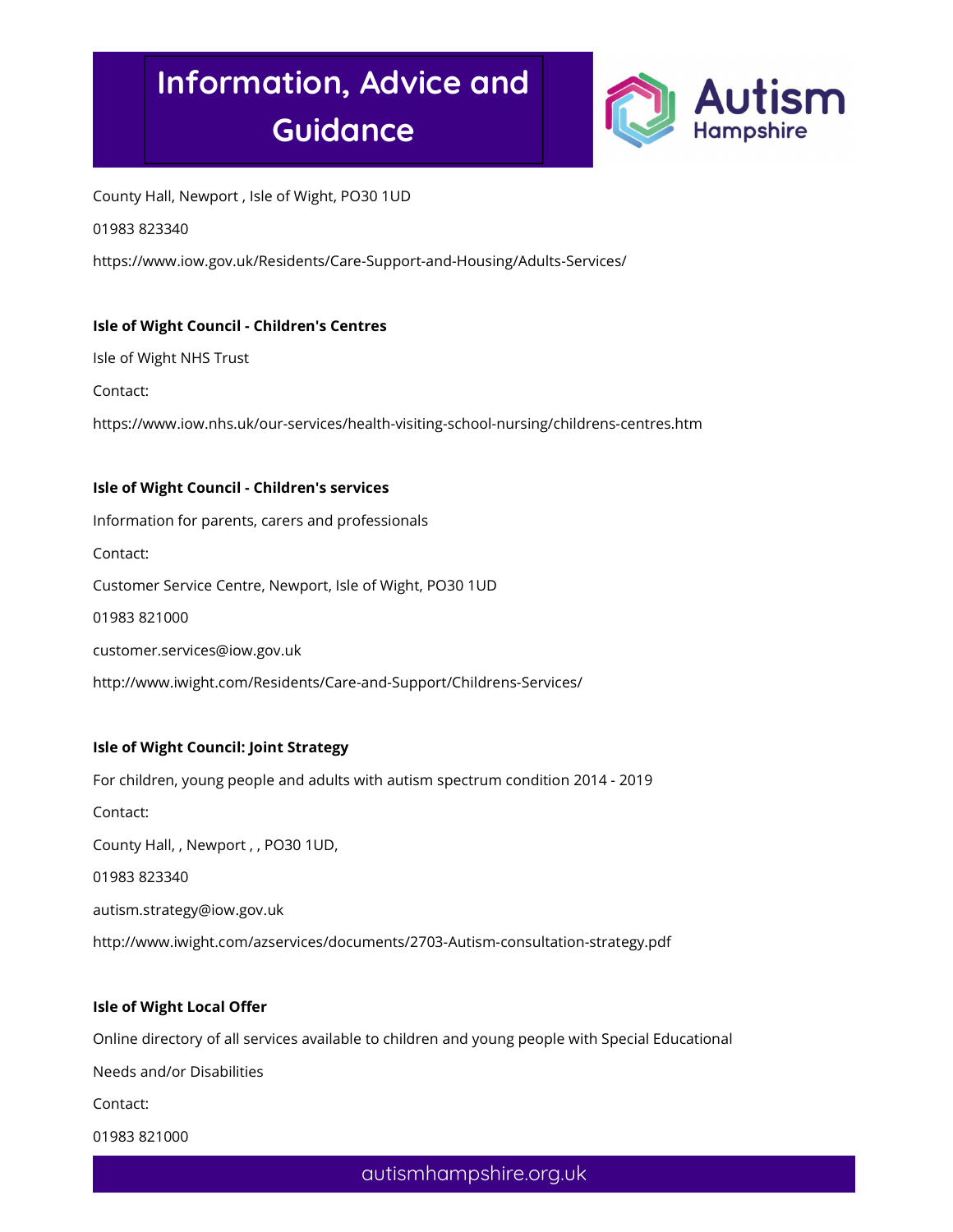

https://www.iwight.com/localoffer

### Mencap - The Voice of Learning Disability

A national organisation offering a range of services for people with a learning disability

Contact:

0808 808 1111

helpline@mencap.org.uk

http://www.mencap.org.uk

### National Autistic Society: Local Services

Leading UK charity for people with autism, offering information, advice, guidance and campaigns Contact: 0808 800 4104 supportercare@nas.org.uk http://www.autism.org.uk/services/local/england/south-east.aspx

## New Forest Disability Information Service

Information and advice of all ages affected by disability Contact: 6 Osborne Road, New Milton, Hampshire, BH25 6AD 01425 628750 info@newforestdis.org.uk http://www.newforestdis.org.uk/

### No Limits, Southampton and Hampshire

Counselling and advice for children and adults under 26 Contact: 24a Bernard Street, , Southampton, , Hampshire, SO14 3AY 02380 236 237 enquiries@nolimitshelp.org.uk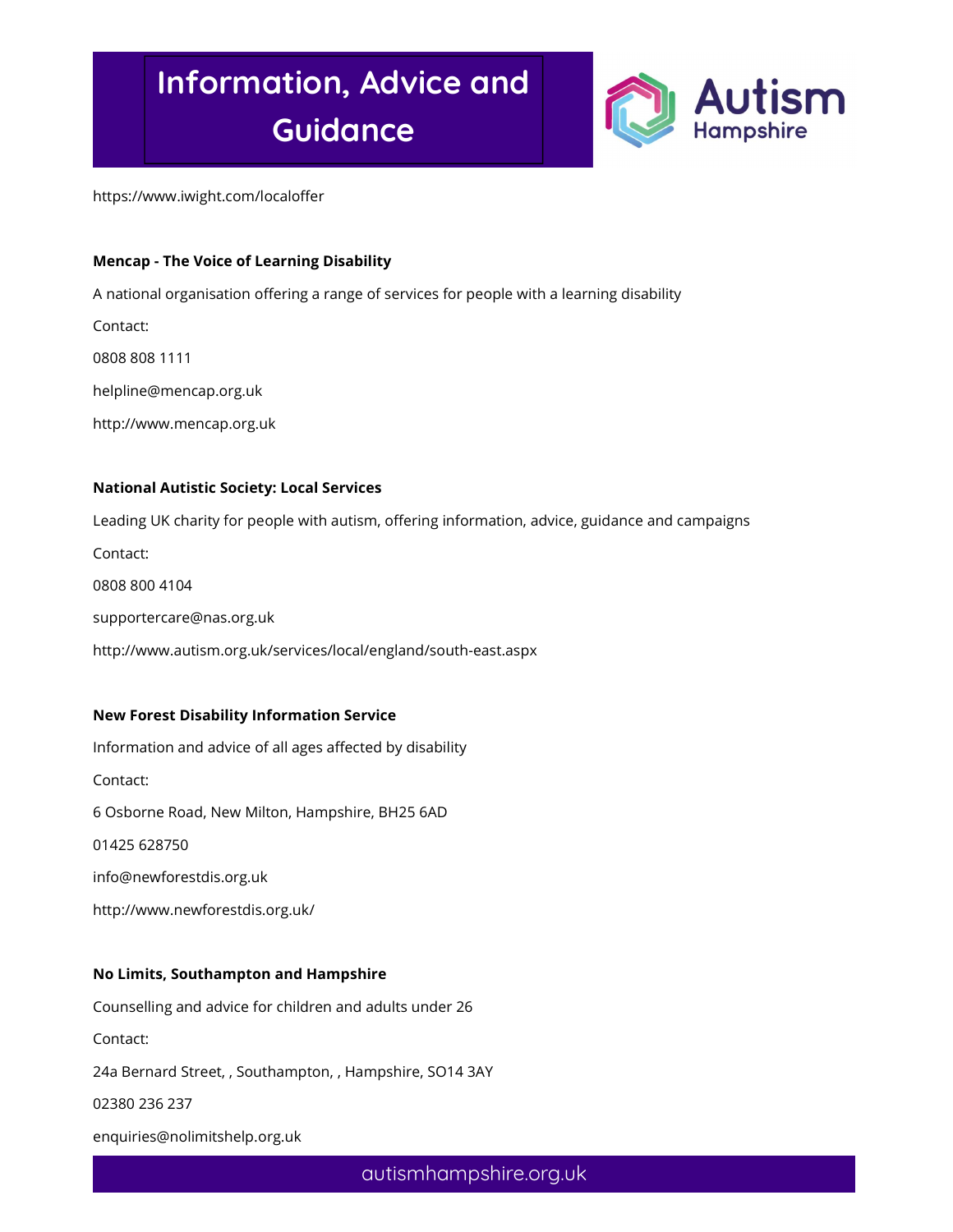

https://nolimitshelp.org.uk/

#### One Community, Eastleigh

Support services - Information for clients or their carers Contact: 16 Romsey Road, Eastleigh, Hampshire, SO50 9AL 02380 902400 info@1community.org.uk http://www.1community.org.uk/pages/home.aspx

#### People Matter Isle of Wight - Independent Living Centre

An impartial service to island residents looking for equipment and advice Contact: Downside Community and Learning Centre, Furrlongs, Newport, Isle of Wight, PO30 2AX 01983 241494 admin@peoplematteriw.org

http://www.peoplematteriw.org/independent-living-centre

#### Personal Choice - Portsmouth

Advice and guidance service for people aged 50+ Contact: Oasis, The Venue,, Portsmouth, Hampshire, PO1 1NP 02392346440 sue\_personalchoice@hotmail.co.uk http://www.msm.org.uk/pages.php?content=pchoice

#### Portage - Home Visiting Educational Service, Hampshire Branch

Working with parents & carers of pre-school age for children (0-4 years) in Hampshire and the Isle of

Wight

Contact: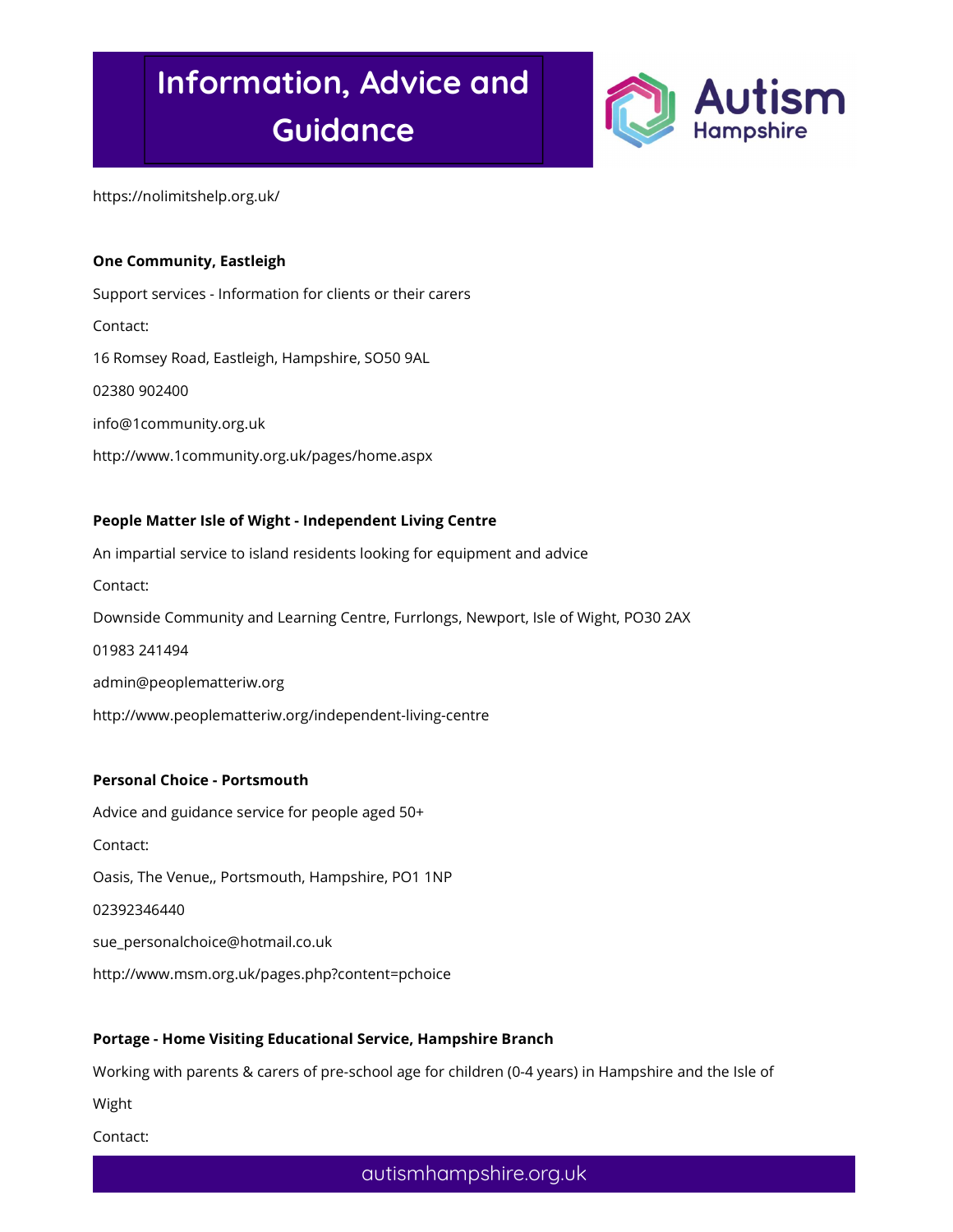

X-Perience, Young Persons Centre, Fareham, Hampshire, PO16 7SJ 02392 244020 beverley.strong@hants.gov.uk https://www.portage.org.uk/hampshire-portage-service

### Portsmouth Carers Centre

Providing information, advice, guidance and support for parents and all carers Contact: Portsmouth Carers Centre, 117 Orchard Road, Portsmouth, Hampshire, PO4 0AD 023 9285 1864 carerscentre@portsmouthcc.gov.uk https://www.portsmouth.gov.uk/ext/health-and-care/carers/portsmouth-carers-centre.aspx

## Portsmouth City Council: Adult Social Care

Services for over 18s in PO1-PO6 Contact: Portsmouth City Council, Civic Offices, Portsmouth, Hampshire, PO1 2AL 023 9268 0810 cityhelpdesk@portsmouthcc.gov.uk https://www.portsmouth.gov.uk/ext/health-and-care/socialcare/adult-social-care.aspx

## Portsmouth City Council: Family Hubs

Services to support families, including children and young people up to 19 Contact: 023 9268 8830 fis@portsmouthcc.gov.uk https://www.portsmouth.gov.uk/ext/learning-and-schools/pre-school/childrens-centres.aspx

### Portsmouth Family Information Service

Family information service for families of children from pre-birth to 19 years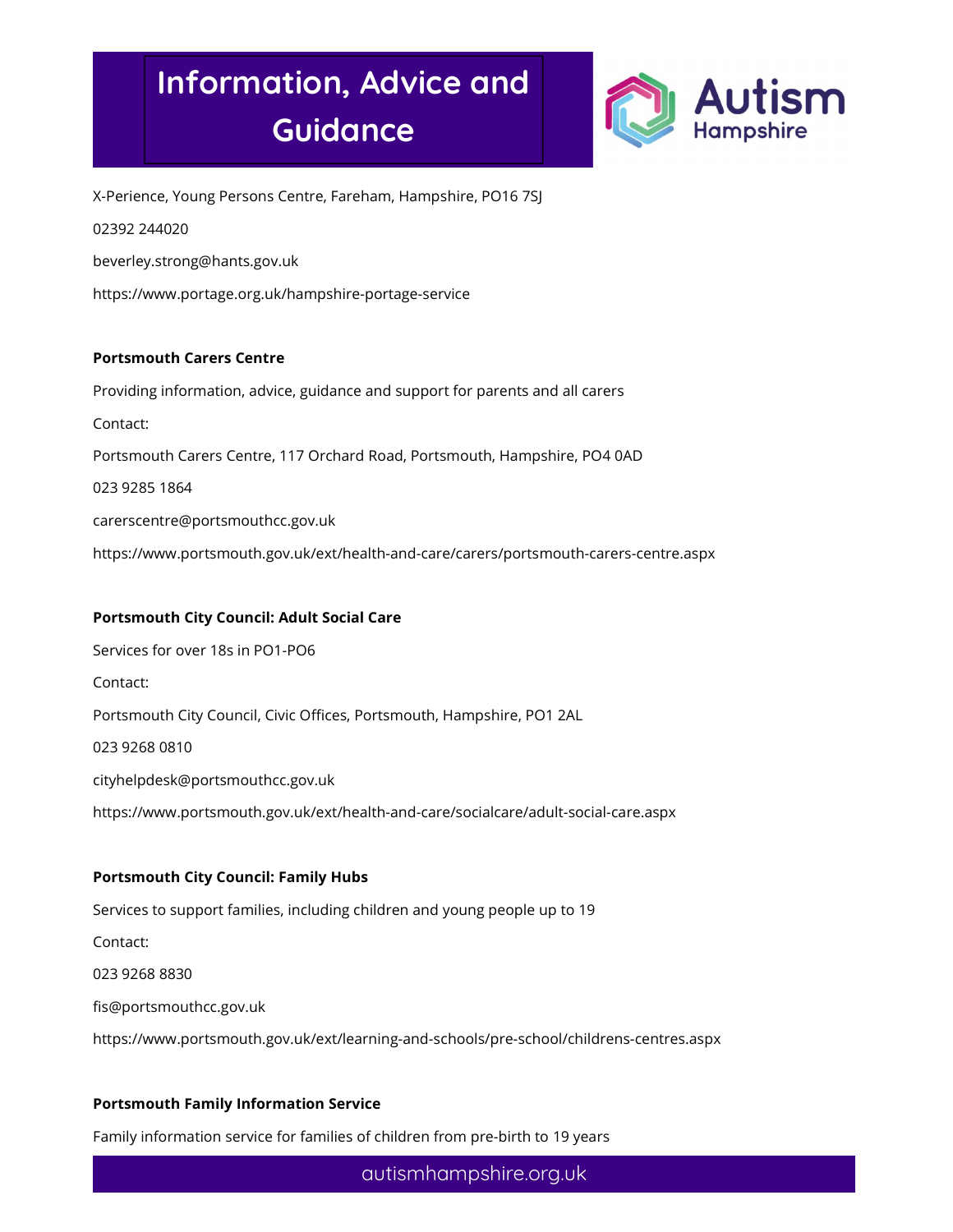

Contact:

Family information service, Portsmouth City Council , Portsmouth, Hampshire, PO1 2AE

023 9268 8830

fis@portsmouthcc.gov.uk

https://www.portsmouth.gov.uk/ext/learning-and-schools/pre-school/family-information

### Portsmouth Information, Advice and Support Service (IASS)

For parent/carers of children and young people with special educational needs and disabilities, aged

0-25

Contact:

Frank Sorrell Centre, Portsmouth, Hampshire, PO4 9HR

02392 732542

info@askportsmouth.org.uk

https://www.sendirect.org.uk/providers/information-advice-and-support-servicesnetwork/myservices/portsmouth-information-advice-and-support/

## Portsmouth Local Offer

Information website for those with special education needs or disabilities (ages 0-25) and their

families

Contact:

http://www.portsmouthlocaloffer.org/

### Portsmouth Special Educational Needs and Disabilities Information Advice and Support Service

For parents or carers of a child or young person (aged 0-25) with a disability and/or special

educational needs

Contact:

0300 303 2000

portsmouthiass@roseroad.org.uk

http://www.portsmouthsendiass.info/en/About\_us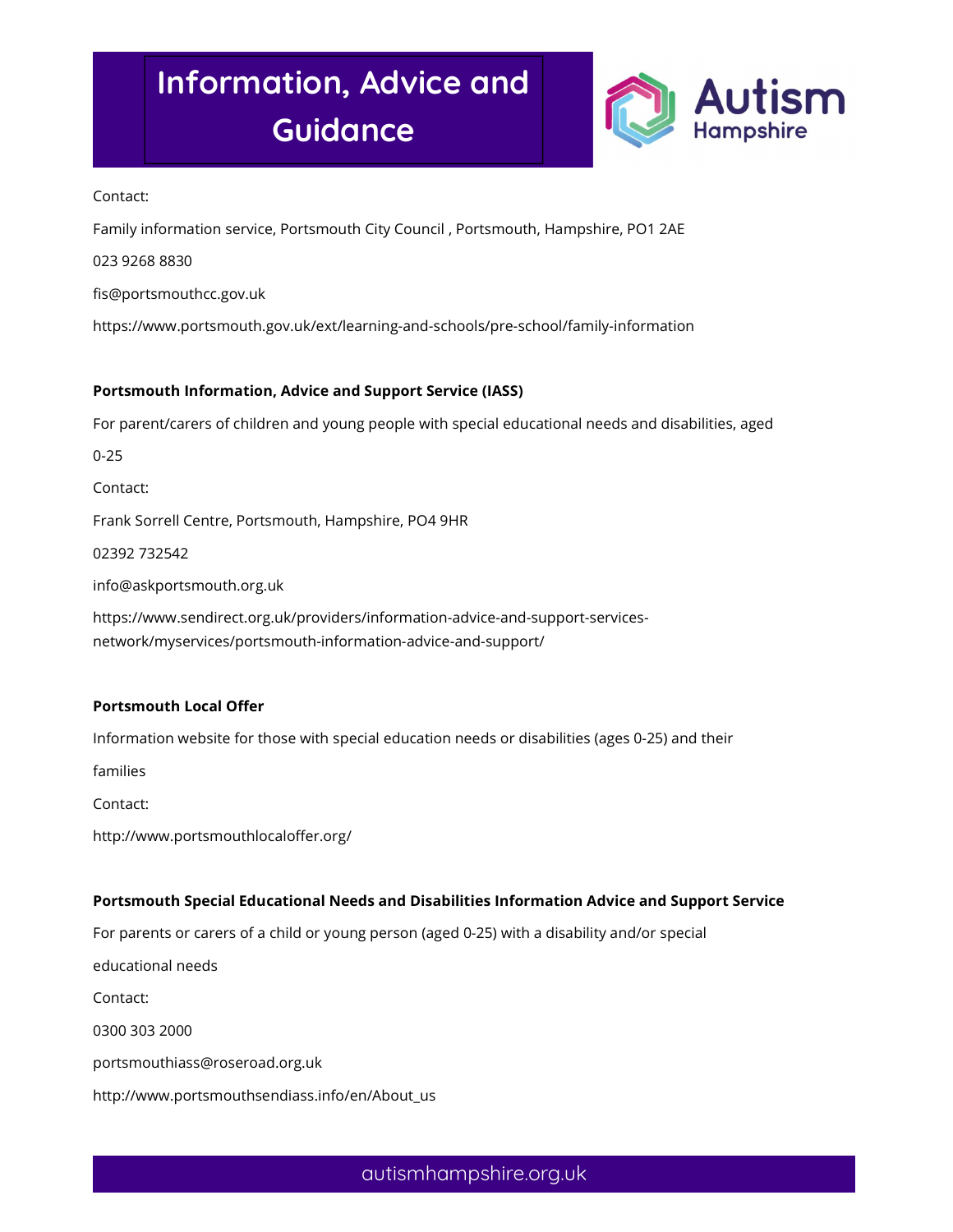

#### Positive Difference - Isle of Wight

Sensory toys, training and consultancy, specialising in autism and learning disability

Contact:

07766142468

info@positivedifferenceiow.co.uk

https://www.positivedifferenceiow.co.uk/courses/

### Preparing Family Members for your Asperger's Child's Behaviour

Tips for holiday gatherings

Contact:

http://www.myaspergerschild.com/2008/12/dear-family-and-friends-holiday-letter.html

## SEND IASS (Isle of Wight) Special Educational Needs and Disability Information, Advice and Support Service

For parents and carers of children, aged 0-25 years

Contact:

11 Orchard Street, Newport, Isle of Wight , PO30 1JZ

01983 825548

sendiass@iow.gov.uk

http://iowsendiass.co.uk/

### SOS! Special Educational Needs (SEN)

Supporting children and young people with special educational needs and disabilities

Contact:

03003 023731

http://www.sossen.org.uk/index.php

### Southampton Advice and Representation Centre Ltd (SARC)

Welfare benefits and employment law advice

Contact: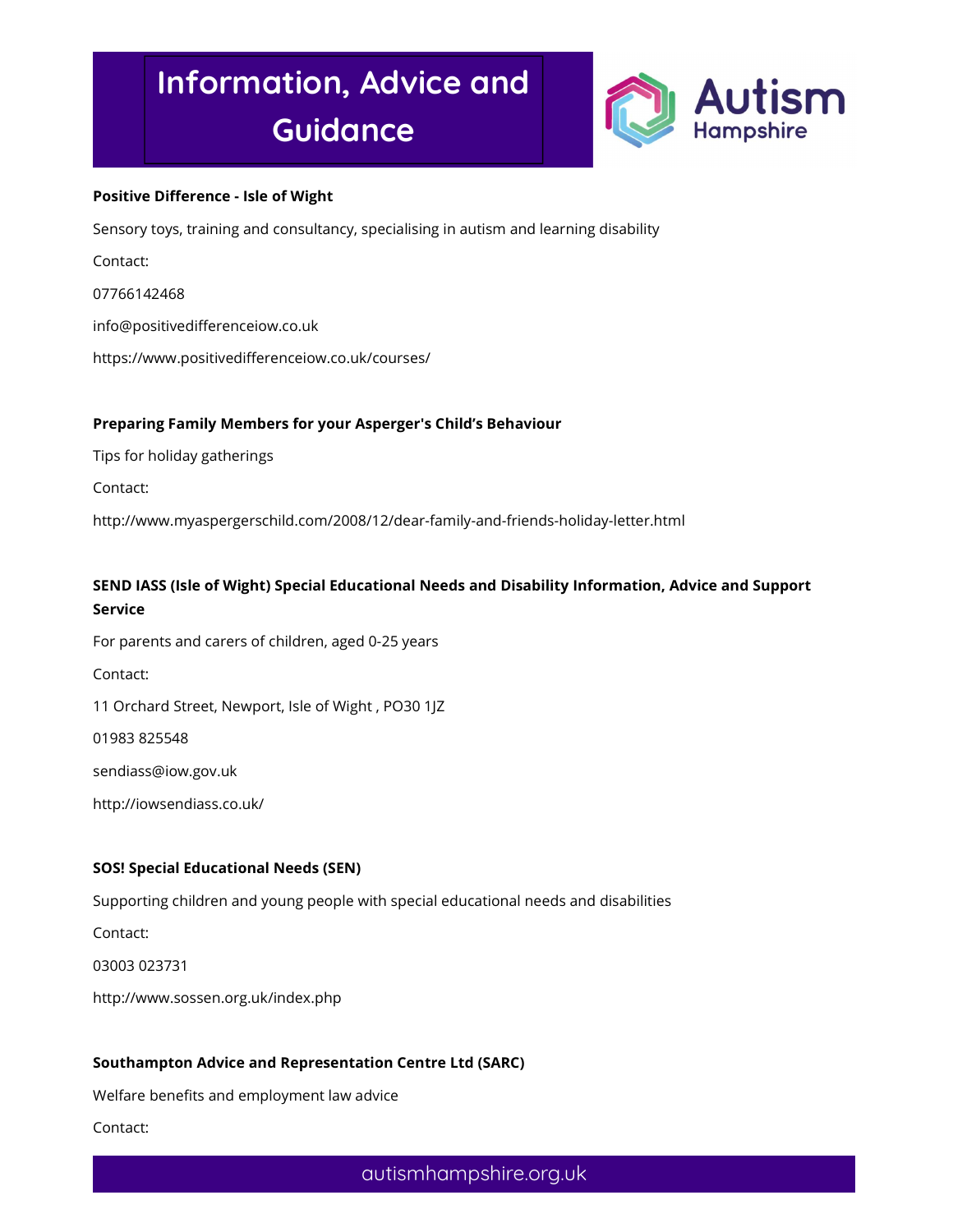

11 Porchester Road, Southampton, Hampshire, SO19 2JB 02380 431 435 admin@sarc.org.uk http://www.sarc.org.uk/

### Southampton Information Directory (SID)

Southampton City Council online directory of information for adults, families and SEND Local Offer

Contact:

http://sid.southampton.gov.uk/kb5/southampton/directory/home.page

### Southampton Voluntary Services

Free service offering one-to-one or group based support and advice Contact: Kingsland Square , Southampton, Hampshire, SO14 1NW 02380 228291 information@southamptonvs.org.uk http://www.southamptonvs.org.uk

### Support and Advice for Independent Living Service (SAIL): The YOU Trust

For adults in Hampshire Contact: 0330 822 0282 sail@theyoutrust.org.uk http://theyoutrust.org.uk/service/social-care-services/support-and-advice-for-independent-living/

### The Autism Directory

A national autism directory - helping autism families and individuals find autism-related resources in the local area and beyond Contact: The Autism Directory, Treforest, Pontypridd, Wales, CF37 5UR